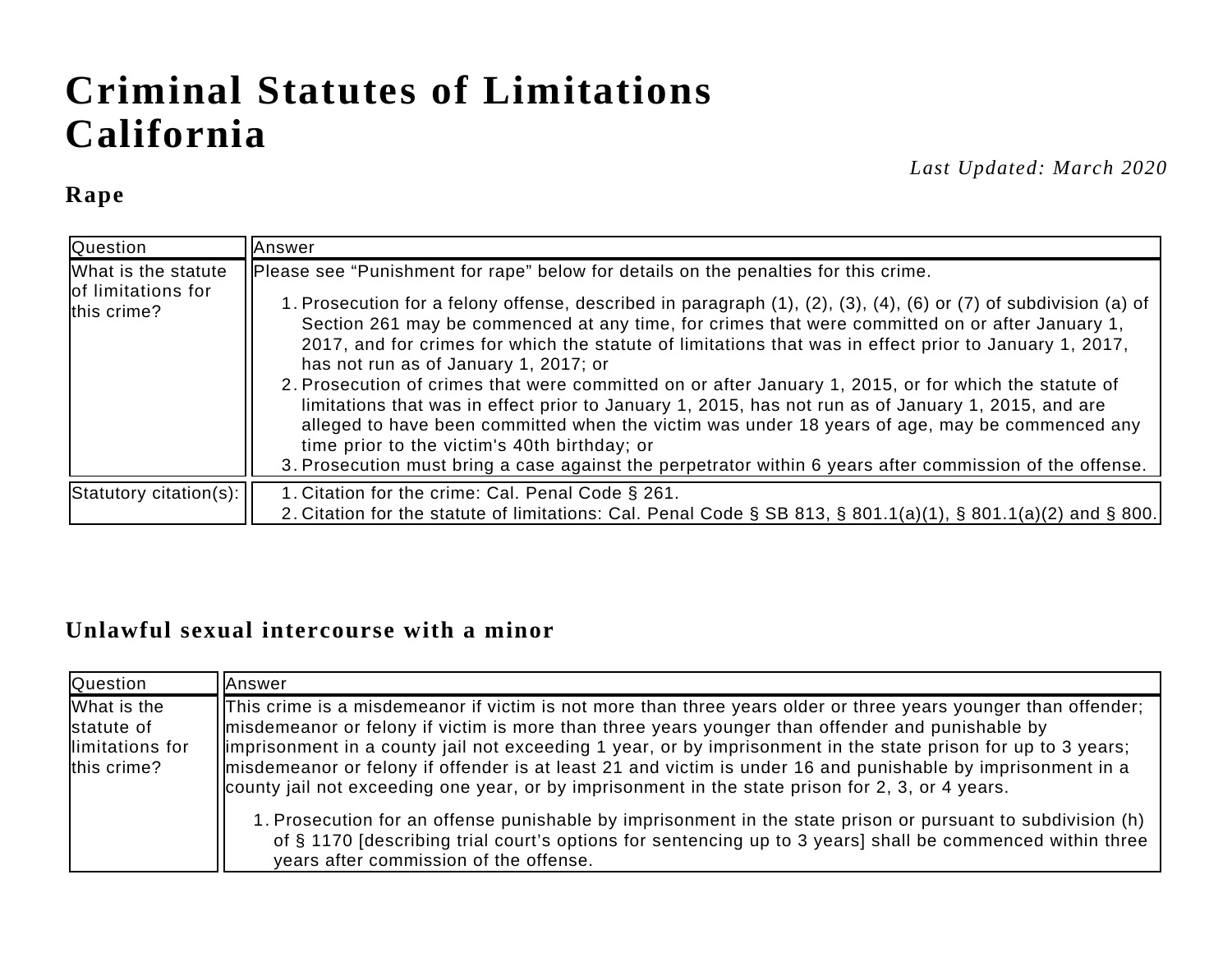| Statutory    | 1. Citation for the crime: Cal. Penal Code § 261.5.                        |
|--------------|----------------------------------------------------------------------------|
| citation(s): | $\vert$ 2. Citation for the statute of limitations: Cal. Penal Code § 801. |

# **Spousal rape**

| <b>Question</b>                                          | lAnswer                                                                                                                                                                                                                                                                                                                                                                                                                                                                                                                                                              |
|----------------------------------------------------------|----------------------------------------------------------------------------------------------------------------------------------------------------------------------------------------------------------------------------------------------------------------------------------------------------------------------------------------------------------------------------------------------------------------------------------------------------------------------------------------------------------------------------------------------------------------------|
| What is the statute<br>of limitations for<br>this crime? | Please see "Punishment for rape" below for details on the penalties for this crime.<br>1. Prosecution for a felony offense described in paragraph (1), (2), (3), (4), or (5) of subdivision (a) of<br>Section 262 may be commenced at any time, for crimes that were committed on or after January 1,<br>2017, and for crimes for which the statute of limitations that was in effect prior to January 1, 2017,<br>has not run as of January 1, 2017; or<br>2. Prosecution must bring a case against the perpetrator within 6 years after commission of the offense. |
| $ $ Statutory citation(s): $ $                           | 1. Citation for the crime: Cal. Penal Code § 262.<br>2. Citation for the statute of limitations: Cal. Penal Code § SB 813, § 800.                                                                                                                                                                                                                                                                                                                                                                                                                                    |

## **Punishment for rape**

| Question                                                 | <b>IAnswer</b>                                                                                                                                                                                                                                                                                                                                                                                                                                                                                                                                                                                                                                                                                                                                   |
|----------------------------------------------------------|--------------------------------------------------------------------------------------------------------------------------------------------------------------------------------------------------------------------------------------------------------------------------------------------------------------------------------------------------------------------------------------------------------------------------------------------------------------------------------------------------------------------------------------------------------------------------------------------------------------------------------------------------------------------------------------------------------------------------------------------------|
| What is the statute<br>of limitations for<br>this crime? | This section outlines the punishments for rape and spousal rape, the length of punishment time being a<br>modifying factor when determining the statute of limitations for each crime. Please see "Rape" and<br>"Spousal Rape" for information regarding each crime's statute of limitations. The punishment for each<br>crime is as follows:                                                                                                                                                                                                                                                                                                                                                                                                    |
|                                                          | 1. Rape, as defined in $\S$ 261 and $\S$ 262, is punishable by imprisonment in the state prison for three, six,<br>or eight years;<br>2. Rape involving a child under the age of 14 is punishable by imprisonment in the state prison for 9,<br>11 or 13 years if the rape was done against the victim's will by means of force, violence, duress,<br>menace, or fear of immediate and unlawful bodily injury on the victim or another; and<br>3. Rape involving a minor over 14 years of age is punishable by imprisonment in the state prison for 7,<br>9 or 11 years if the rape was done against the victim's will by means of force, violence, duress,<br>menace, or fear of immediate and unlawful bodily injury on the victim or another. |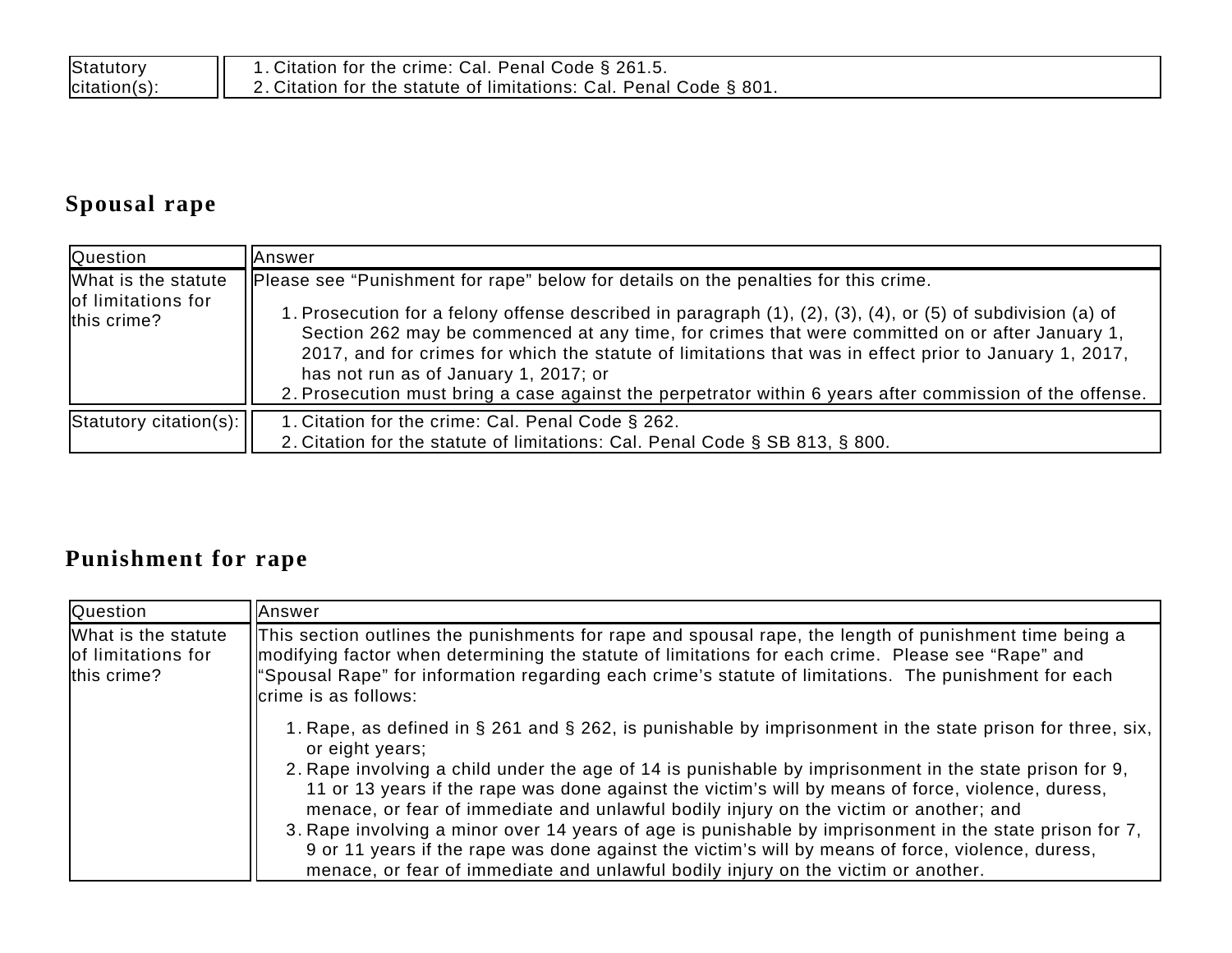| $ $ Statutory citation(s): $  $ | 1. Citation for the crime: Cal. Penal Code § 264.                                                            |
|---------------------------------|--------------------------------------------------------------------------------------------------------------|
|                                 | 2. Citation for the statute of limitations: please see the crimes of "rape" and "spousal rape" for a statute |
|                                 | of limitations citation.                                                                                     |

#### **Rape or penetration of genital or anal openings by foreign object, etc.; acting by force or violence; punishment**

| Question                            | lAnswer                                                                                                                                                                                                                                                                                                                                                                                                          |
|-------------------------------------|------------------------------------------------------------------------------------------------------------------------------------------------------------------------------------------------------------------------------------------------------------------------------------------------------------------------------------------------------------------------------------------------------------------|
| llimitations for this<br>$l$ crime? | What is the statute of IT his crime is punishable by imprisonment in the state prison for 5, 7 or 9 years; or if the victim is under<br>$\vert$ 14 years of age, then the crime is punishable by imprisonment for 10, 12 or 14 years; or if the victim is a<br>minor over the age of 14, then 7, 9 or 11 years.                                                                                                  |
|                                     | 1. Prosecution for a felony offense described in Section 264.1 may be commenced at any time for<br>crimes that were committed on or after January 1, 2017, and for crimes for which the statute of<br>limitations that was in effect prior to January 1, 2017, has not run as of January 1, 2017; or<br>2. Prosecution must bring a case against the perpetrator within 6 years after commission of the offense. |
| Statutory citation(s):              | 1. Citation for the crime: Cal. Penal Code § 264.1.<br>2. Citation for the statute of limitations: Cal. Penal Code § SB 813, § 800.                                                                                                                                                                                                                                                                              |

#### **Unlawful sexual intercourse, sexual penetration, oral copulation, or sodomy; consent procured by false or fraudulent representation with intent to create fear; punishment**

| <b>Question</b>        | lAnswer                                                                                                                                                                                |
|------------------------|----------------------------------------------------------------------------------------------------------------------------------------------------------------------------------------|
| for this crime?        | What is the statute of limitations   This crime is punishable by imprisonment in a county jail not exceeding one year, or by<br>limprisonment in the state prison for 2, 3 or 4 years. |
|                        | 1. Prosecution must bring a case against the perpetrator within 3 years after commission of<br>the offense.                                                                            |
| Statutory citation(s): | 1. Citation for the crime: Cal. Penal Code § 266c.<br>2. Citation for the statute of limitations: Cal. Penal Code § 801.                                                               |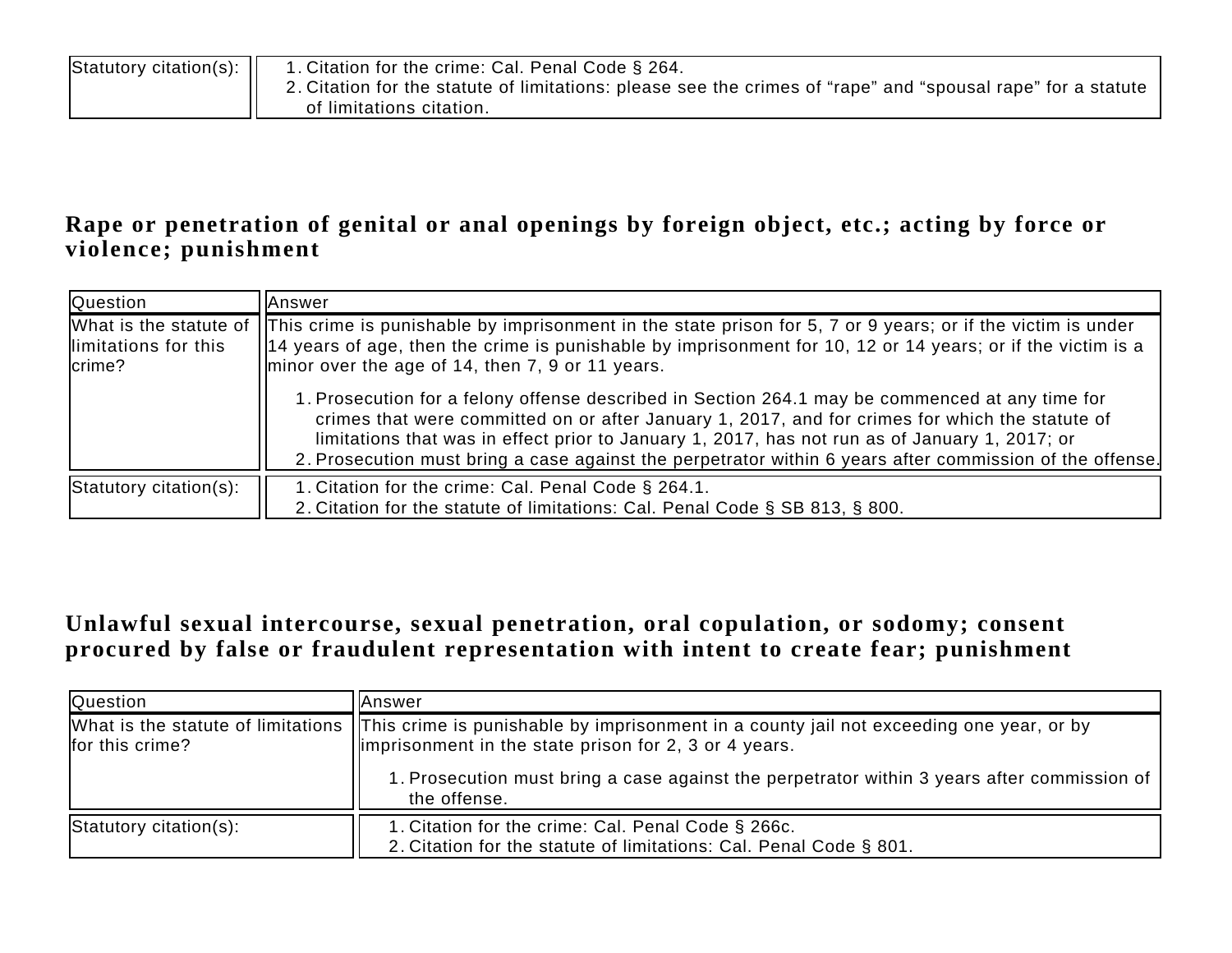# **Aggravated sexual assault of child**

| <b>Question</b>                                       | <b>IAnswer</b>                                                                                                             |  |
|-------------------------------------------------------|----------------------------------------------------------------------------------------------------------------------------|--|
| What is the statute of limitations for this<br>crime? | This crime is a felony, punishable by imprisonment in the state prison for 15 years<br>Ilto life.                          |  |
|                                                       | I. Prosecution may be commenced at any time.                                                                               |  |
| Statutory citation(s):                                | 1. Citation for the crime: Cal. Penal Code § 269.<br>2. Citation for the statute of limitations: Cal. Penal Code § 799(a). |  |

## **Incest**

| <b>Question</b>                                       | lAnswer                                                                                                                                                                            |
|-------------------------------------------------------|------------------------------------------------------------------------------------------------------------------------------------------------------------------------------------|
| What is the statute of limitations for<br>this crime? | <b>This crime is punishable by imprisonment in the state prison.</b><br>1. Prosecution must bring a case against the perpetrator within 3 years after<br>commission of the offense |
| Statutory citation(s):                                | 1. Citation for the crime: Cal. Penal Code § 285.<br>2. Citation for the statute of limitations: Cal. Penal Code § 801.                                                            |

# **Sodomy**

| <b>Question</b> | .nswer<br>'I⊬ |
|-----------------|---------------|
|-----------------|---------------|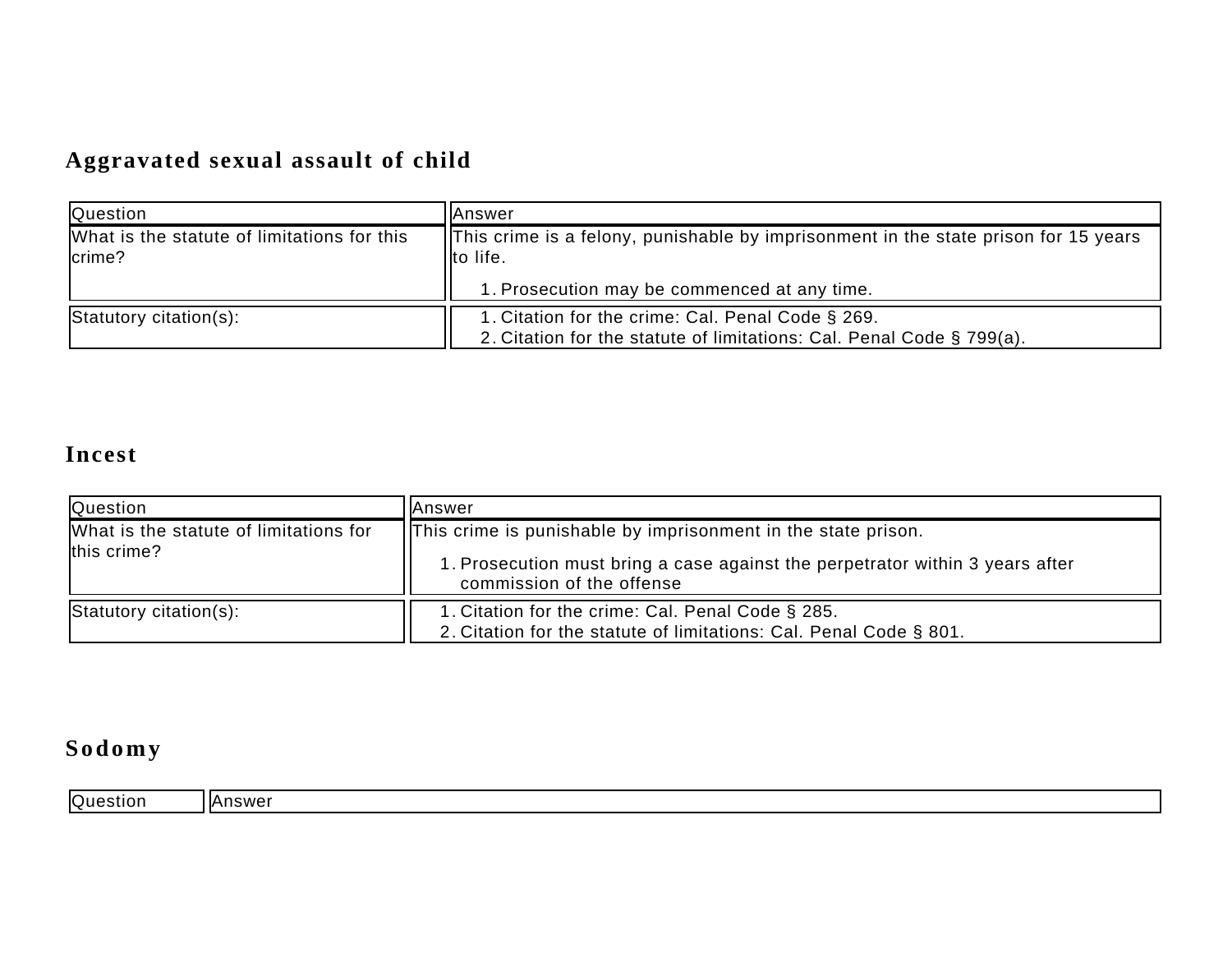| What is the<br>statute of<br>llimitations for<br>this crime? | This crime is punishable by imprisonment in the state prison or in a county jail for not more than 1 year if<br>committed by any person upon a person under the age of 18 and if committed by a person over the age of 21<br>upon a person under 16 years of age, then such act is a felony; or if the victim is under 14 years old and more<br>than 10 years younger than perpetrator, then 3, 6 or 8 years; or if the act of sodomy is accomplished by means<br>of force, violence, etc., then 3, 6 or 8 years; or if the victim is under the age of 14 and the act is accomplished by $\vert$<br>means of force, violence, etc., then 9, 11 or 13 years; or if the victim is a minor over the age of 14, and the act is<br>by means of force, violence, etc., then 7, 9 or 11 years.                                                                                                                                                                                                                   |
|--------------------------------------------------------------|-----------------------------------------------------------------------------------------------------------------------------------------------------------------------------------------------------------------------------------------------------------------------------------------------------------------------------------------------------------------------------------------------------------------------------------------------------------------------------------------------------------------------------------------------------------------------------------------------------------------------------------------------------------------------------------------------------------------------------------------------------------------------------------------------------------------------------------------------------------------------------------------------------------------------------------------------------------------------------------------------------------|
|                                                              | 1. Prosecution for a felony offense described in Section 286 may be commenced at any time for crimes that<br>were committed on or after January 1, 2017, and for crimes for which the statute of limitations that was in<br>effect prior to January 1, 2017, has not run as of January 1, 2017; or<br>2. Prosecution for crimes that were committed on or after January 1, 2015, or for which the statute of<br>limitations that was in effect prior to January 1, 2015, has not run as of January 1, 2015, and are alleged to<br>have been committed when the victim was under 18 years of age, may be commenced any time prior to the<br>victim's 40th birthday; or<br>3. Prosecution of an offense punishable by imprisonment in the state prison must be commenced within 3<br>years after commission of the offense; or<br>4. Prosecution must bring a case against the perpetrator within 6 years after commission of the offense, if<br>offense is punishable by imprisonment for 8 years or more. |
| Statutory<br>$citation(s)$ :                                 | 1. Citation for the crime: Cal. Penal Code § 286.<br>2. Citation for the statute of limitations: Cal. Penal Code § SB 813, § 800, § 801 and § 801.1(a).                                                                                                                                                                                                                                                                                                                                                                                                                                                                                                                                                                                                                                                                                                                                                                                                                                                   |

### **Lewd or lascivious acts involving children**

| <b>Question</b>                                              | Answer                                                                                                                                                                                                                                                                                                                                                                                                                                                                                                                                                                                                                                                                                                                            |
|--------------------------------------------------------------|-----------------------------------------------------------------------------------------------------------------------------------------------------------------------------------------------------------------------------------------------------------------------------------------------------------------------------------------------------------------------------------------------------------------------------------------------------------------------------------------------------------------------------------------------------------------------------------------------------------------------------------------------------------------------------------------------------------------------------------|
| What is the<br>statute of<br>llimitations for<br>this crime? | $\vert$ If the victim is under 14, then this crime is punishable by imprisonment in the state prison for 3, 6 or 8 years; if<br>committed with use of force, violence, etc., 5, 8 or 10 years; if committed by a caretaker upon a dependent by<br>luse of force, violence, etc., 5, 8 or 10 years; if the victim is 14 or 15 years old and the person is at least 10 years<br>older than the victim, punished by imprisonment in the state prison for 1, 2 or 3 years, or by imprisonment in<br>Country jail for not more than 1 year; if committed by a caretaker upon a dependent, punished by imprisonment  <br>$\vert$ in the state prison for 1, 2 or 3 years, or by imprisonment in a county jail for not more than 1 year. |
|                                                              | 1. Prosecution for a felony offense described in subdivision (a) of Section 288 involving substantial sexual<br>conduct as defined by in subdivision (b) of Section 1203.066, subdivision (b) of Section 288, may be<br>commenced at any time for crimes that were committed on or after January 1, 2017, and for crimes for<br>which the statute of limitations that was in effect prior to January 1, 2017, has not run as of January 1,<br>2017; or                                                                                                                                                                                                                                                                            |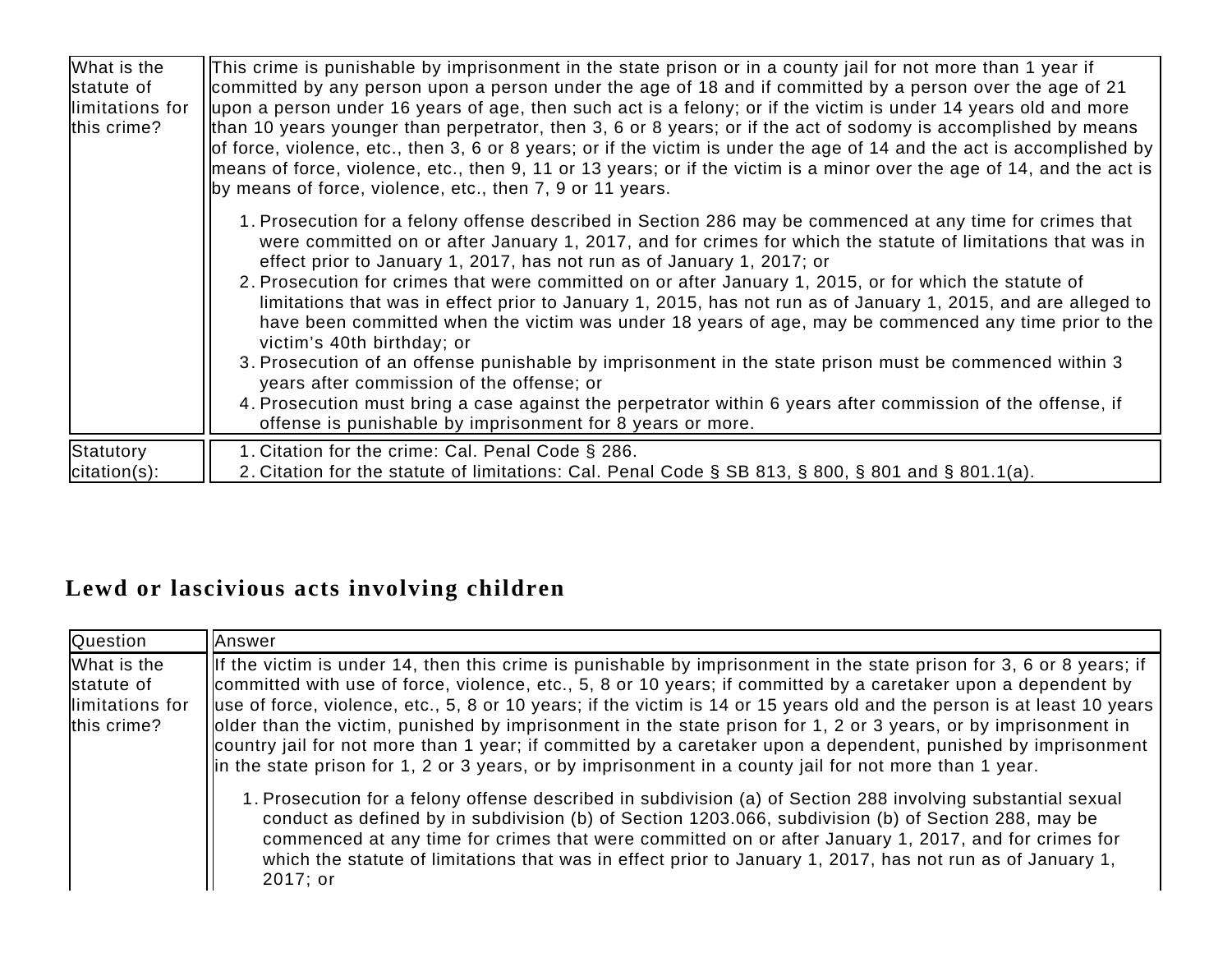|                 | 2. Prosecution for crimes that were committed on or after January 1, 2015, or for which the statute of<br>limitations that was in effect prior to January 1, 2015, has not run as of January 1, 2015, and is alleged to<br>have been committed when the victim was under 18 years of age, may be commenced any time prior to<br>the victim's 40th birthday; or<br>3. Prosecution of an offense punishable by imprisonment in the state prison must be commenced within 3<br>years after commission of the offense; or<br>4. Prosecution must bring a case against the perpetrator within 6 years after commission of the offense, if<br>the offense is punishable by imprisonment for 8 years or more. |
|-----------------|--------------------------------------------------------------------------------------------------------------------------------------------------------------------------------------------------------------------------------------------------------------------------------------------------------------------------------------------------------------------------------------------------------------------------------------------------------------------------------------------------------------------------------------------------------------------------------------------------------------------------------------------------------------------------------------------------------|
| Statutory       | 1. Citation for the crime: Cal. Penal Code § 288.                                                                                                                                                                                                                                                                                                                                                                                                                                                                                                                                                                                                                                                      |
| $citation(s)$ : | 2. Citation for the statute of limitations: Cal. Penal Code § SB 813, § 800, § 801 and § 801.1(a).                                                                                                                                                                                                                                                                                                                                                                                                                                                                                                                                                                                                     |

## **Oral copulation**

| Question                                                     | Answer                                                                                                                                                                                                                                                                                                                                                                                                                                                                                                                                                                                                                                                                                                                                                                                                                                                                                                              |
|--------------------------------------------------------------|---------------------------------------------------------------------------------------------------------------------------------------------------------------------------------------------------------------------------------------------------------------------------------------------------------------------------------------------------------------------------------------------------------------------------------------------------------------------------------------------------------------------------------------------------------------------------------------------------------------------------------------------------------------------------------------------------------------------------------------------------------------------------------------------------------------------------------------------------------------------------------------------------------------------|
| What is the<br>statute of<br>llimitations for<br>this crime? | This crime, if the victim is under 18 years of age, is punishable by imprisonment in the state prison or in a<br>county jail for not more than 1 year; if committed by a person over the age of 21 upon a person under 16 years<br>of age, then such act is a felony; if the victim is under 14 and more than 10 years younger than the offender,<br>punishable by imprisonment in the state prison for 3, 6 or 8 years; if committed with use of force, violence, etc.,<br>3, 6 or 8 years; if the victim is under 14 and the act is accomplished by means of force, violence, etc., 8, 10 or 12<br>years; if the victim is a minor over the age of 14 and the act is accomplished by means of force, violence, etc., 6,<br>$\beta$ or 10 years.                                                                                                                                                                   |
|                                                              | 1. Prosecution for a felony offense described in paragraph (2) or (3) of subdivision (c) of, or subdivision (d),<br>(f), (g), (i), or (k) of, Section 288a may be commenced at any time for crimes that were committed on or<br>after January 1, 2017, and for crimes for which the statute of limitations that was in effect prior to January<br>1, 2017, has not run as of January 1, 2017;<br>2. Prosecution for crimes that were committed on or after January 1, 2015, or for which the statute of<br>limitations that was in effect prior to January 1, 2015, has not run as of January 1, 2015, and is alleged to<br>have been committed when the victim was under 18 years of age, may be commenced any time prior to<br>the victim's 40th birthday;<br>3. Prosecution of an offense punishable by imprisonment in the state prison must be commenced within 3<br>years after commission of the offense; or |
|                                                              | 4. Prosecution must bring a case against the perpetrator within 6 years after commission of the offense, if<br>offense punishable by imprisonment for 8 years or more.                                                                                                                                                                                                                                                                                                                                                                                                                                                                                                                                                                                                                                                                                                                                              |
| Statutory<br>$citation(s)$ :                                 | 1. Citation for the crime: Cal. Penal Code § 288a.<br>2. Citation for the statute of limitations: Cal. Penal Code § SB 813, § 800, §801 and § 801.1(a).                                                                                                                                                                                                                                                                                                                                                                                                                                                                                                                                                                                                                                                                                                                                                             |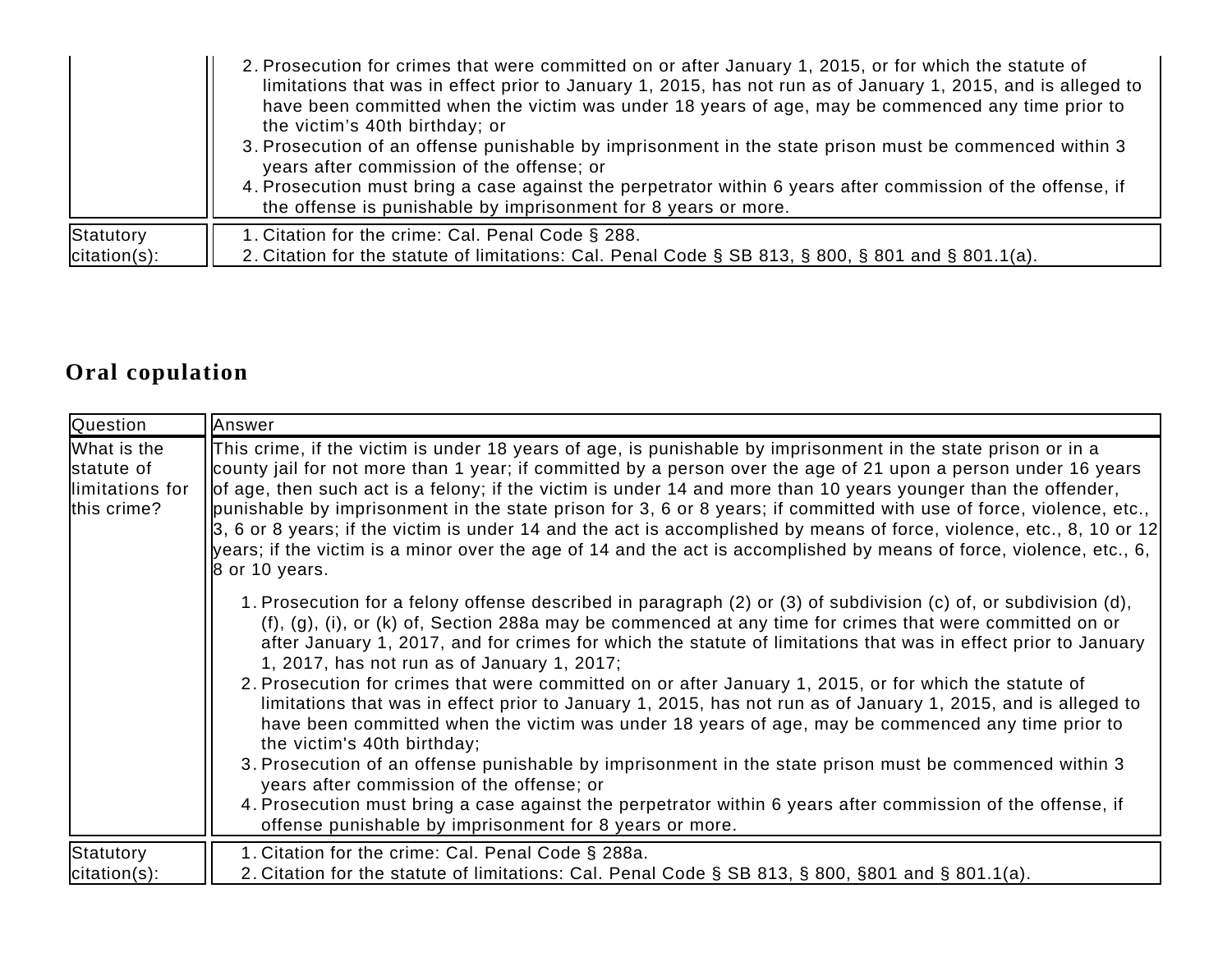#### **Harmful matter sent with intent of seduction of minor**

| Question                                                 | <b>Answer</b>                                                                                                                                                                                                                                                                                                                                          |
|----------------------------------------------------------|--------------------------------------------------------------------------------------------------------------------------------------------------------------------------------------------------------------------------------------------------------------------------------------------------------------------------------------------------------|
| What is the statute<br>of limitations for<br>this crime? | [This crime is a misdemeanor punishable by imprisonment in state prison or county jail for one year or a<br>  felony punished by imprisonment in state prison for 2, 4 or 5 years; if the matter sent does not include<br>eldepictions of minors engaged in sexual conduct, punishment by imprisonment in state prison for 16<br>months, 2 or 3 years. |
|                                                          | 1. Prosecution for an offense punishable by imprisonment in the state prison or pursuant to subdivision<br>(h) of § 1170 shall be commenced within three years after commission of the offense.                                                                                                                                                        |
| Statutory citation(s):                                   | 1. Citation for the crime: Cal. Penal Code § 288.2.<br>2. Citation for the statute of limitations: Cal. Penal Code § 801.                                                                                                                                                                                                                              |

#### **Contact of minor with intent to commit sexual offense**

| <b>Question</b>                                              | Answer                                                                                                                                                                                                                                                                                                                                                                                                                                                                                                                                                                                                                                                                                                                                                                                                                                                                                            |
|--------------------------------------------------------------|---------------------------------------------------------------------------------------------------------------------------------------------------------------------------------------------------------------------------------------------------------------------------------------------------------------------------------------------------------------------------------------------------------------------------------------------------------------------------------------------------------------------------------------------------------------------------------------------------------------------------------------------------------------------------------------------------------------------------------------------------------------------------------------------------------------------------------------------------------------------------------------------------|
| What is the<br>statute of<br>llimitations for<br>this crime? | This crime is punishable by imprisonment in state prison for the length of time prescribed by the sexual offense<br>statute that the perpetrator intended and attempted to commit.<br>1. The statute of limitations for this crime is analogous with the crime the perpetrator attempted to commit;<br>unless the perpetrator has been found guilty of this crime before, in which case he or she shall be<br>punished for five years imprisonment in addition to the number of years required for the crime he or she<br>attempted to commit. If these additional five years result in a sentence longer than eight years, then<br>prosecution shall be commenced within six years after commission of the offense. If the additional five<br>years results in a sentence less than eight years long, then prosecution shall be commenced within three<br>years after commission of the offense. |
| Statutory<br>$ citation(s) $ :                               | 1. Citation for the crime: Cal. Penal Code § 288.3.<br>2. Citation for the statute of limitations: Cal. Penal Code § 800 and §801.                                                                                                                                                                                                                                                                                                                                                                                                                                                                                                                                                                                                                                                                                                                                                                |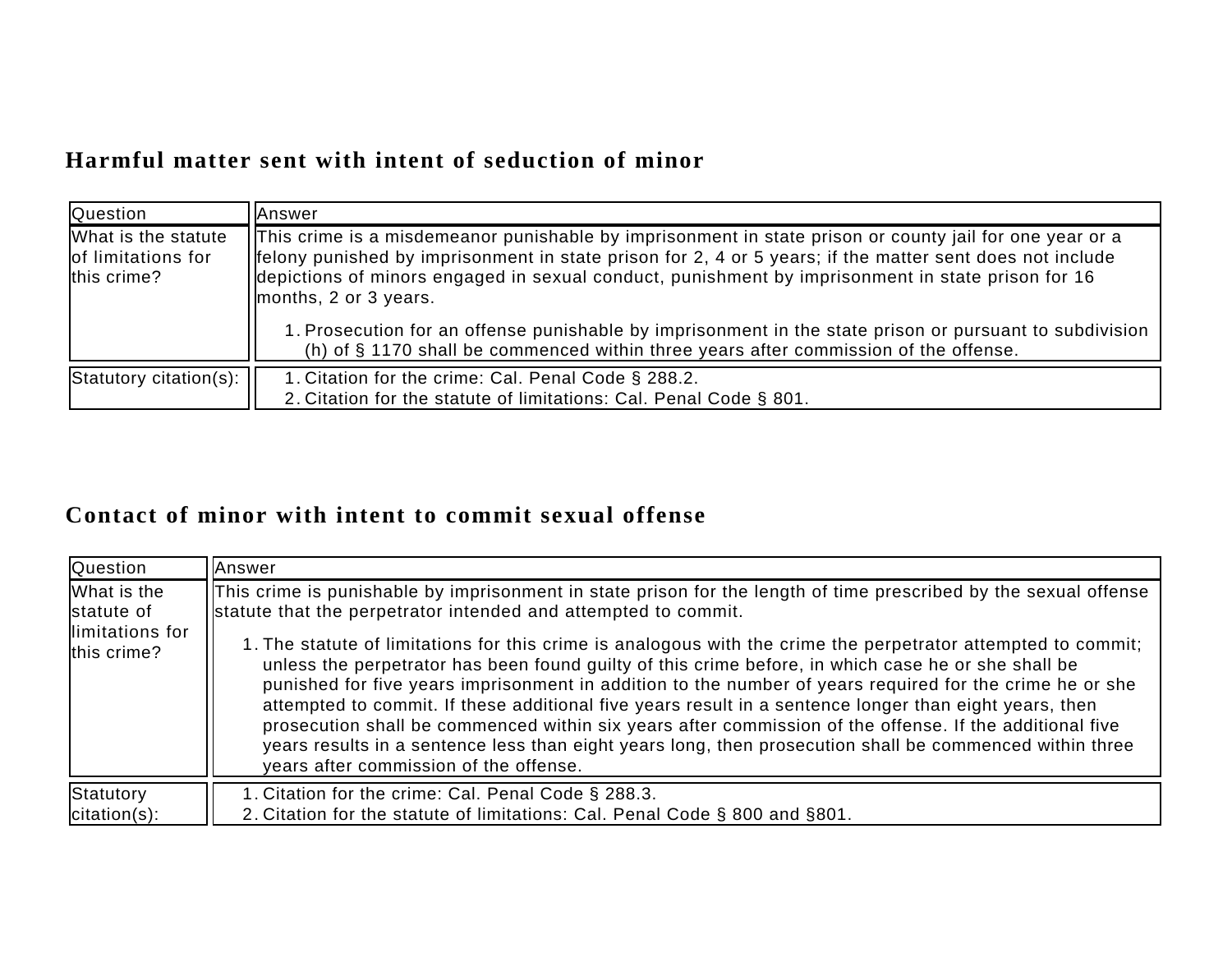#### **Continuous sexual abuse of child**

| Question                                                 | <b>IAnswer</b>                                                                                                                                                                                                                                                                                                                                                                                                                                                                                                                                                                                                                                                                                                                                                                                                                                                                  |
|----------------------------------------------------------|---------------------------------------------------------------------------------------------------------------------------------------------------------------------------------------------------------------------------------------------------------------------------------------------------------------------------------------------------------------------------------------------------------------------------------------------------------------------------------------------------------------------------------------------------------------------------------------------------------------------------------------------------------------------------------------------------------------------------------------------------------------------------------------------------------------------------------------------------------------------------------|
| What is the statute<br>of limitations for<br>this crime? | This crime (which requires three or more acts within a three month period of substantial sexual conduct<br>with a child under 14) is punishable by imprisonment in the state prison for 6, 12 or 16 years.<br>1. Prosecution for a felony offense described in Section 288.5 may be commenced at any time, for<br>crimes that were committed on or after January 1, 2017, and for crimes for which the statute of<br>limitations that was in effect prior to January 1, 2017, has not run as of January 1, 2017;<br>2. Prosecution for crimes that were committed on or after January 1, 2015, or for which the statute of<br>limitations that was in effect prior to January 1, 2015, has not run as of January 1, 2015, and is<br>alleged to have been committed when the victim was under 18 years of age, may be commenced any<br>time prior to the victim's 40th birthday. |
| $ $ Statutory citation(s): $ $                           | 1. Citation for the crime: Cal. Penal Code § 288.5.<br>2. Citation for the statute of limitations: Cal. Penal Code § SB 813 and § 801.1(a).                                                                                                                                                                                                                                                                                                                                                                                                                                                                                                                                                                                                                                                                                                                                     |

# **Sexual acts with child 10 or younger**

| Question                                              | lAnswer                                                                                                                             |
|-------------------------------------------------------|-------------------------------------------------------------------------------------------------------------------------------------|
| What is the statute of limitations<br>for this crime? | This crime is a felony, and punishable by imprisonment in the state prison for 15 or 25 years<br>Ilto life.                         |
|                                                       | 1. Prosecution for an offense punishable by death or by imprisonment in the state prison<br>for life may be prosecuted at any time. |
| Statutory citation(s):                                | 1. Citation for the crime: Cal. Penal Code § 288.7.<br>2. Citation for the statute of limitations: Cal. Penal Code § 799.           |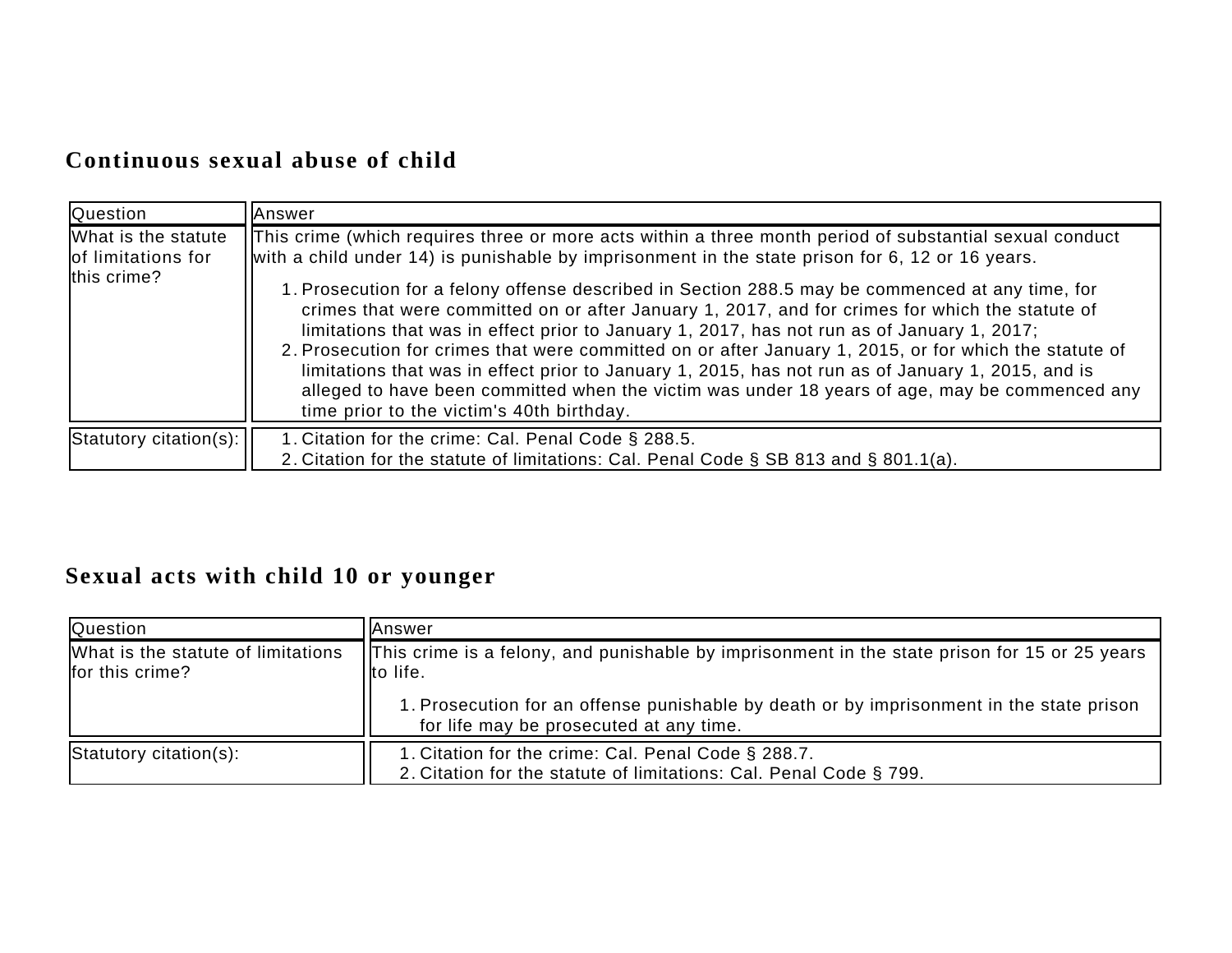#### **Forcible acts of sexual penetration**

| <b>Question</b>                                          | <b>IAnswer</b>                                                                                                                                                                                                                                                                                                                                                                                                                                                                                                                                                                                                                                                                                                                                                                                                                                                                                                                                                                                                                                                |  |
|----------------------------------------------------------|---------------------------------------------------------------------------------------------------------------------------------------------------------------------------------------------------------------------------------------------------------------------------------------------------------------------------------------------------------------------------------------------------------------------------------------------------------------------------------------------------------------------------------------------------------------------------------------------------------------------------------------------------------------------------------------------------------------------------------------------------------------------------------------------------------------------------------------------------------------------------------------------------------------------------------------------------------------------------------------------------------------------------------------------------------------|--|
| What is the statute<br>of limitations for<br>this crime? | This crime is punishable by imprisonment in the state prison for 3, 6 or 8 years; if the victim is under 14<br>$\mu$   years of age, 8, 10 or 12 years; or if the victim is a minor over the age of 14, then 6, 8 or 10 years.<br>1. Prosecution for a felony offense described in subdivision (a), (b), (d), (e), or (g) of Section 289 may be<br>commenced at any time, for crimes that were committed on or after January 1, 2017, and for crimes<br>for which the statute of limitations that was in effect prior to January 1, 2017, has not run as of<br>January 1, 2017;<br>2. Prosecution for crimes that were committed on or after January 1, 2015, or for which the statute of<br>limitations that was in effect prior to January 1, 2015, has not run as of January 1, 2015, and is<br>alleged to have been committed when the victim was under 18 years of age, may be commenced any<br>time prior to the victim's 40th birthday; or<br>3. Prosecution must bring a case against the perpetrator within 6 years after commission of the offense, |  |
|                                                          | if offense punishable by imprisonment for 8 years or more.                                                                                                                                                                                                                                                                                                                                                                                                                                                                                                                                                                                                                                                                                                                                                                                                                                                                                                                                                                                                    |  |
| $ $ Statutory citation(s):                               | 1. Citation for the crime: Cal. Penal Code § 289.<br>2. Citation for the statute of limitations: Cal. Penal Code § SB 813, § 800 and § 801.1(a).                                                                                                                                                                                                                                                                                                                                                                                                                                                                                                                                                                                                                                                                                                                                                                                                                                                                                                              |  |

#### **Intentionally transports a child under 16 years for the purpose of lewd or lascivious act**

| <b>Question</b>                                        | lAnswer                                                                                                                                                                                                                                                                                                                                                                                                          |
|--------------------------------------------------------|------------------------------------------------------------------------------------------------------------------------------------------------------------------------------------------------------------------------------------------------------------------------------------------------------------------------------------------------------------------------------------------------------------------|
| What is the statute of<br>llimitations for this crime? | This crime is a felony punishable by imprisonment in state prison for 3, 6, or 8 years.<br>1. Prosecution for an offense punishable by imprisonment for eight years or more shall be<br>commenced within six years after commission of the offense; or<br>2. Prosecution for an offense punishable by imprisonment in the state prison shall be<br>commenced within three years after commission of the offense. |
| Statutory citation(s):                                 | 1. Citation for the crime: Cal. Penal Code § 266j.<br>2. Citation for the statute of limitations: Cal. Penal Code § 800 and § 801.                                                                                                                                                                                                                                                                               |

#### **Arranging a meeting with a minor for the purpose of exposing his or her genitals or having**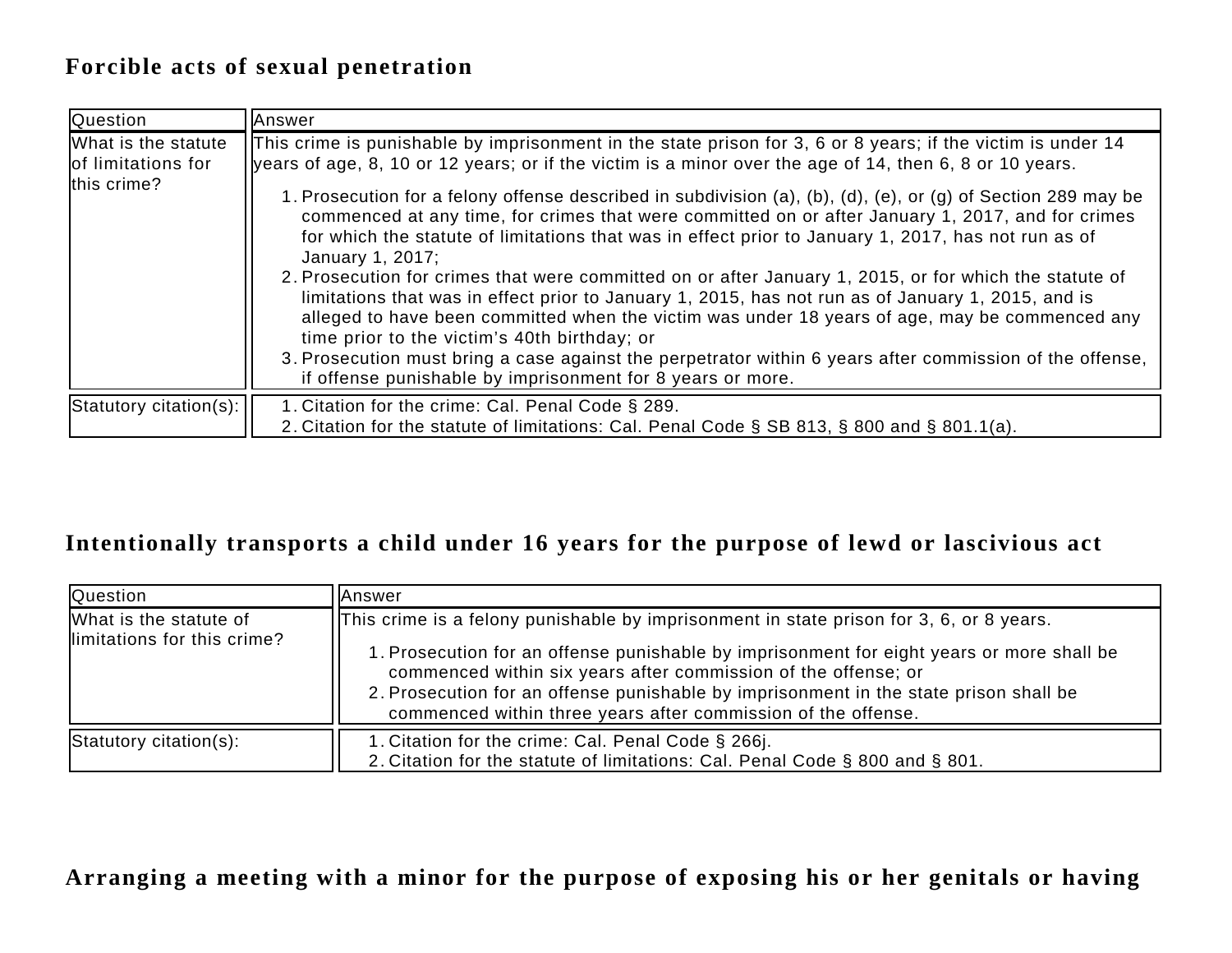#### **the child expose his or her genitals, or engage in lewd and lascivious behavior**

| <b>Question</b>                                        | <b>Answer</b>                                                                                                                                                                                          |
|--------------------------------------------------------|--------------------------------------------------------------------------------------------------------------------------------------------------------------------------------------------------------|
| What is the statute of<br>llimitations for this crime? | This crime is punishable by imprisonment not to exceed one year, unless perpetrator goes to the<br>$\vert$ meeting place, in which case this crime is punishable by imprisonment for 2, 3, or 4 years. |
|                                                        | 1. Prosecution for an offense punishable by imprisonment in the state prison shall be<br>commenced within three years after commission of the offense.                                                 |
| Statutory citation(s):                                 | 1. Citation for the crime: Cal. Penal Code § 288.4.                                                                                                                                                    |
|                                                        | 2. Citation for the statute of limitations: Cal. Penal Code § 801.                                                                                                                                     |

#### **Are there any exceptions to the statute of limitations laws?**

| Question                                                               | Answer                                                                                                                                                                                                                                                                                                                                                                                                                                                                                                                                                                                                                                                                                                                                                                                                                                        |
|------------------------------------------------------------------------|-----------------------------------------------------------------------------------------------------------------------------------------------------------------------------------------------------------------------------------------------------------------------------------------------------------------------------------------------------------------------------------------------------------------------------------------------------------------------------------------------------------------------------------------------------------------------------------------------------------------------------------------------------------------------------------------------------------------------------------------------------------------------------------------------------------------------------------------------|
| Are there any<br>exceptions to the<br>statute of limitations<br>llaws? | • Cal. Penal Code $\S$ 803 (g)<br>• Notwithstanding the limitations described in section 799-801.1 of the Cal. Penal Code,<br>criminal complaints for the following offenses may be filed within one year after the identity<br>of the suspect is conclusively established by DNA testing:                                                                                                                                                                                                                                                                                                                                                                                                                                                                                                                                                    |
|                                                                        | • Rape (§ 261)<br>• Spousal rape $(\S 262)$<br>• Rape or penetration of genital or anal openings by foreign object (§ 264.1)<br>· Unlawful sexual intercourse (§ 266c)<br>• Aggravated sexual assault of child (§ 269)<br>$\bullet$ Incest (§ 285)<br>• Sodomy $(\S$ 286)<br>• Lewd or lascivious acts involving children (§ 288)<br>• Continuous sexual abuse of child (§ 288.5)<br>• Oral copulation (§ 288a)<br>• Sexual acts with child 10 or younger (§ 288.7)<br>• Forcible acts of sexual penetration $(\S 289)$<br>• This DNA exemption is available if, for offenses committed prior to January 1, 2001, the biological<br>evidence has been analyzed for DNA type no later than January 1, 2004, and for offenses committed<br>on or after January 1, 2001, the biological evidence is analyzed for DNA type within two years after |